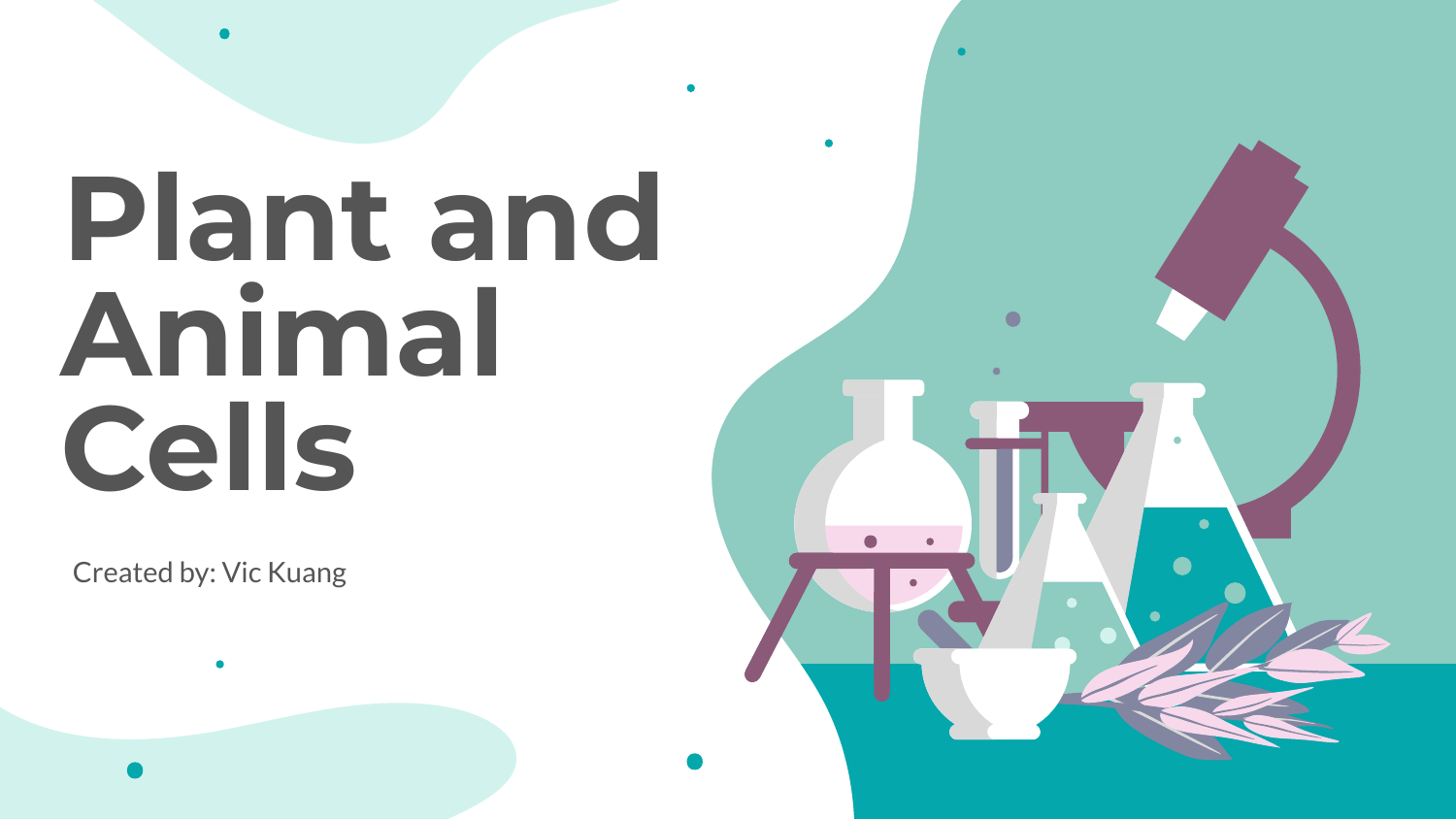## **What is a Plant Cell?**

Plant cells are **eukaryotic** cells with a true nucleus along with specialized structures called **organelles** that carry out different structures.

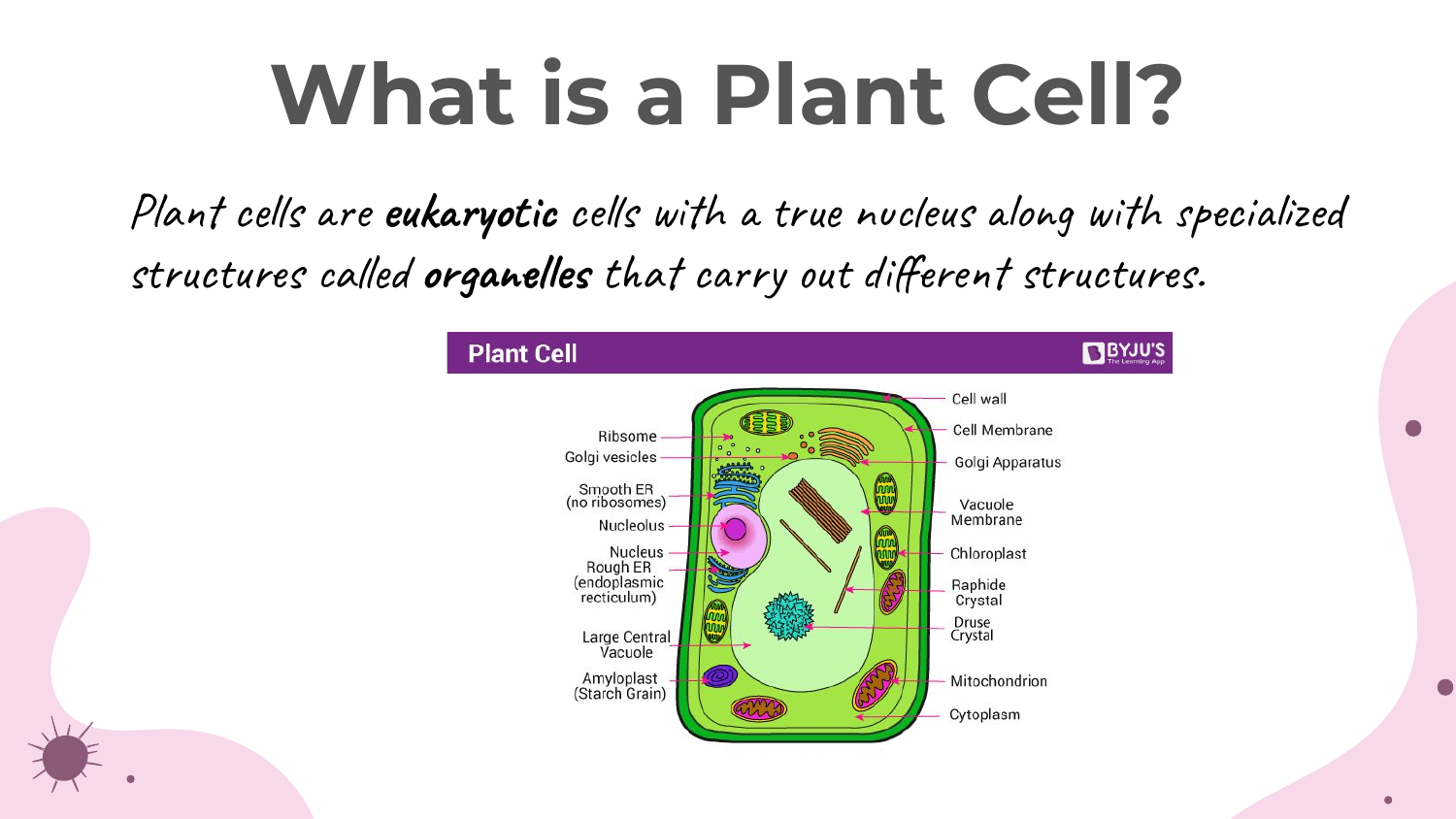# **What is an Animal Cell?**



Animal cells are **eukaryotic** cells that l**acks a cell wall** and has a true, membrane- bound nucleus along with other cellular organelles.

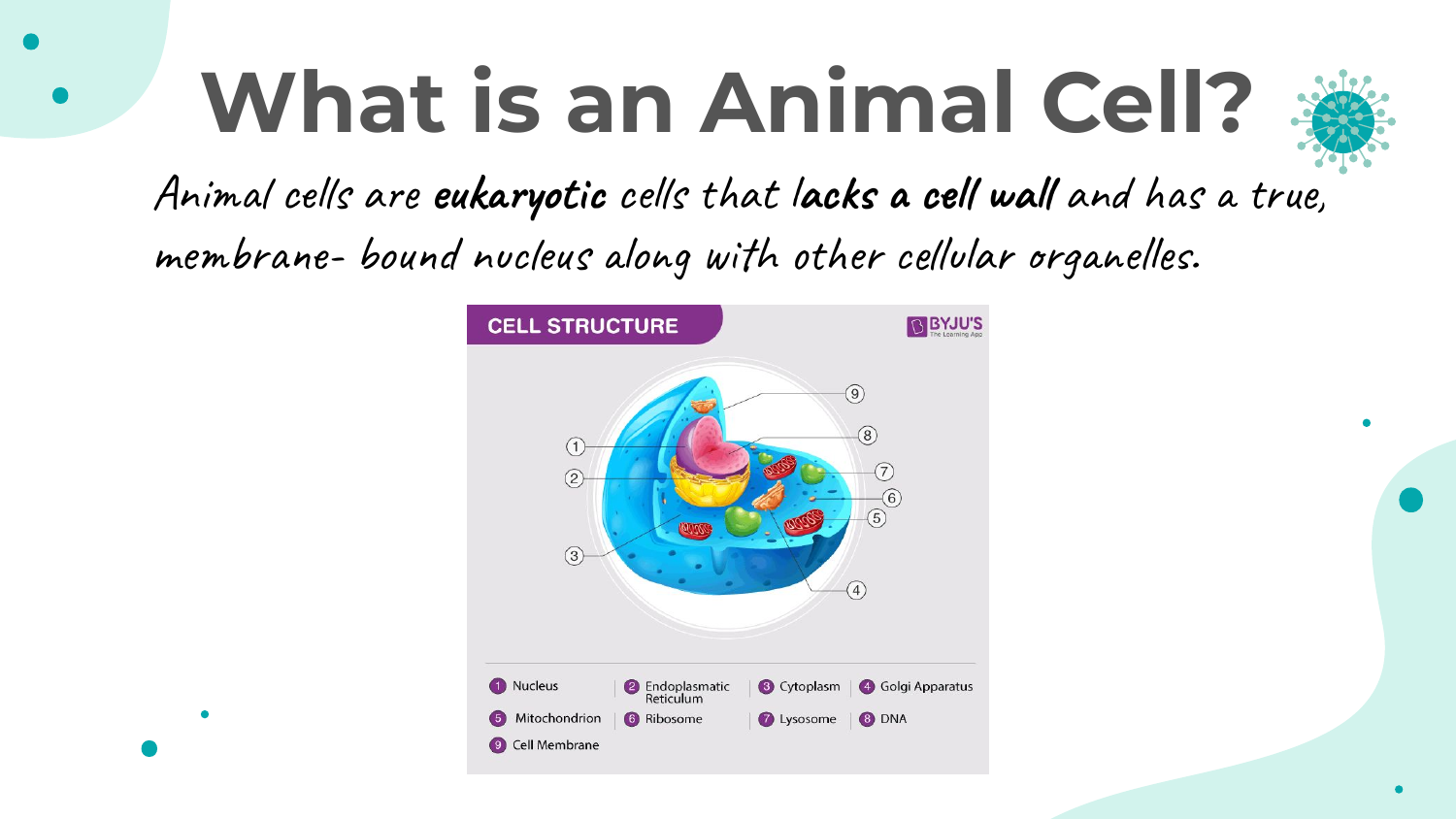#### **Plant Cell Organelles**

**\*There are more organelles but we are going to stick with the most common ones.\***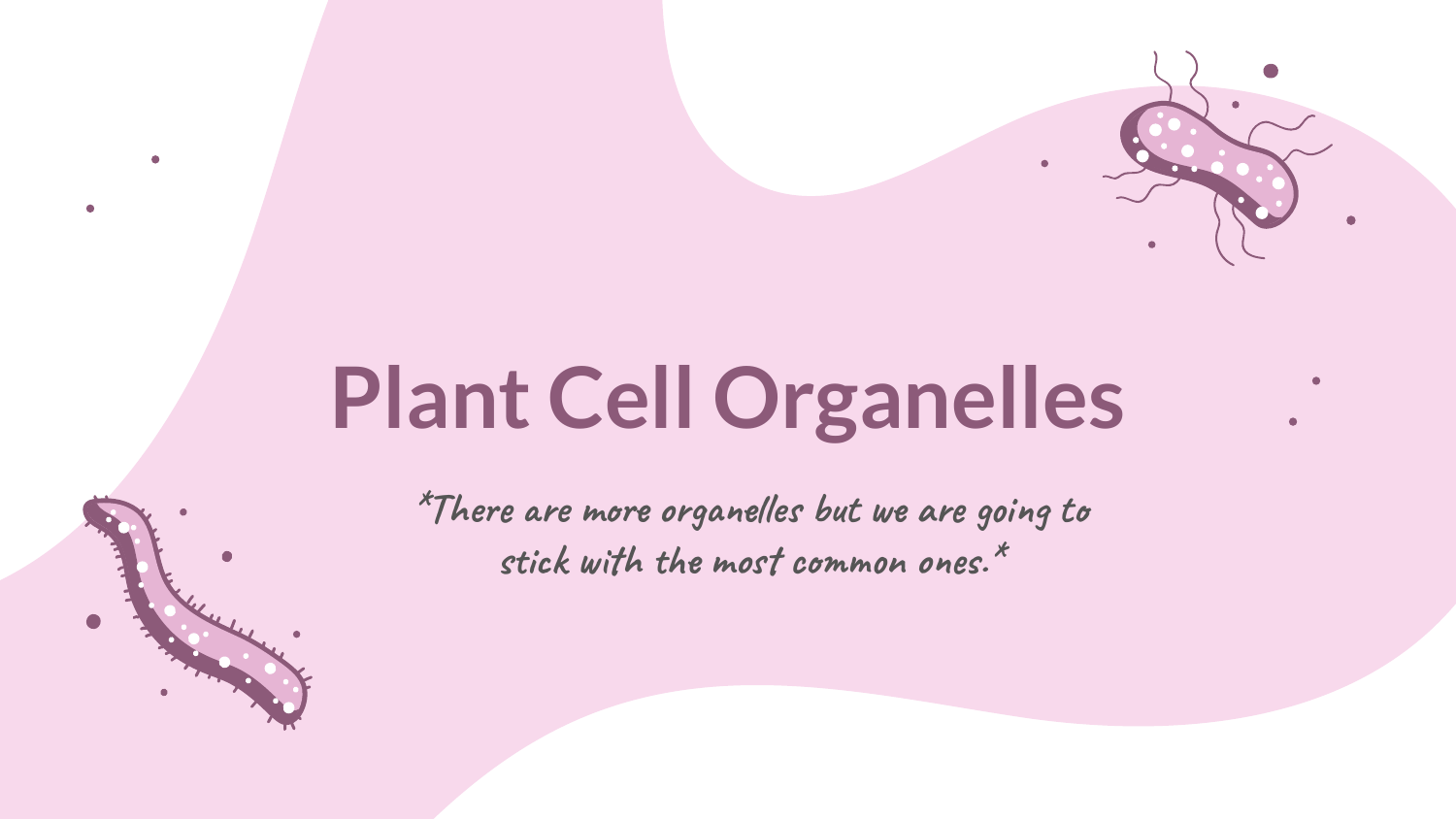**Cell Wall**

The purpose of a cell wall is to **protect** and provide s**tructural support** to the cell. It is also involved in protecting the cell against mechanical stress and filters the molecules that come in and out.

**Cell Membrane**

The purpose of a cell membrane is to **regulate** the entry and exit of specific substances within the cell.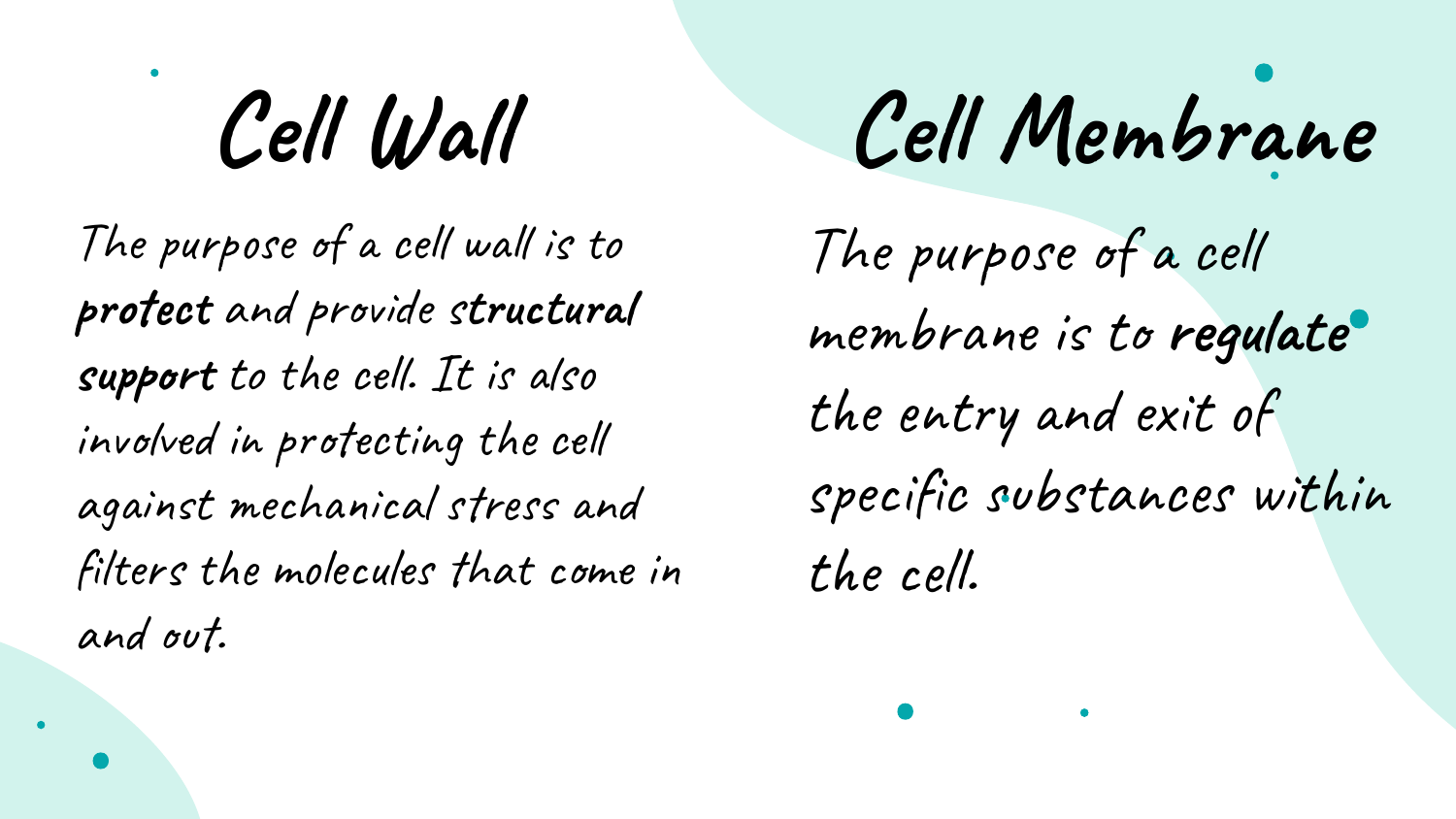The purpose of the nucleus is to **store DNA** and hereditary information required for cell division, metabolism, and growth.

**Nucleus Chloroplast**

The purpose of the chloroplast is to **absorb light energy** from the sun and use it to transform carbon dioxide and water into glucose.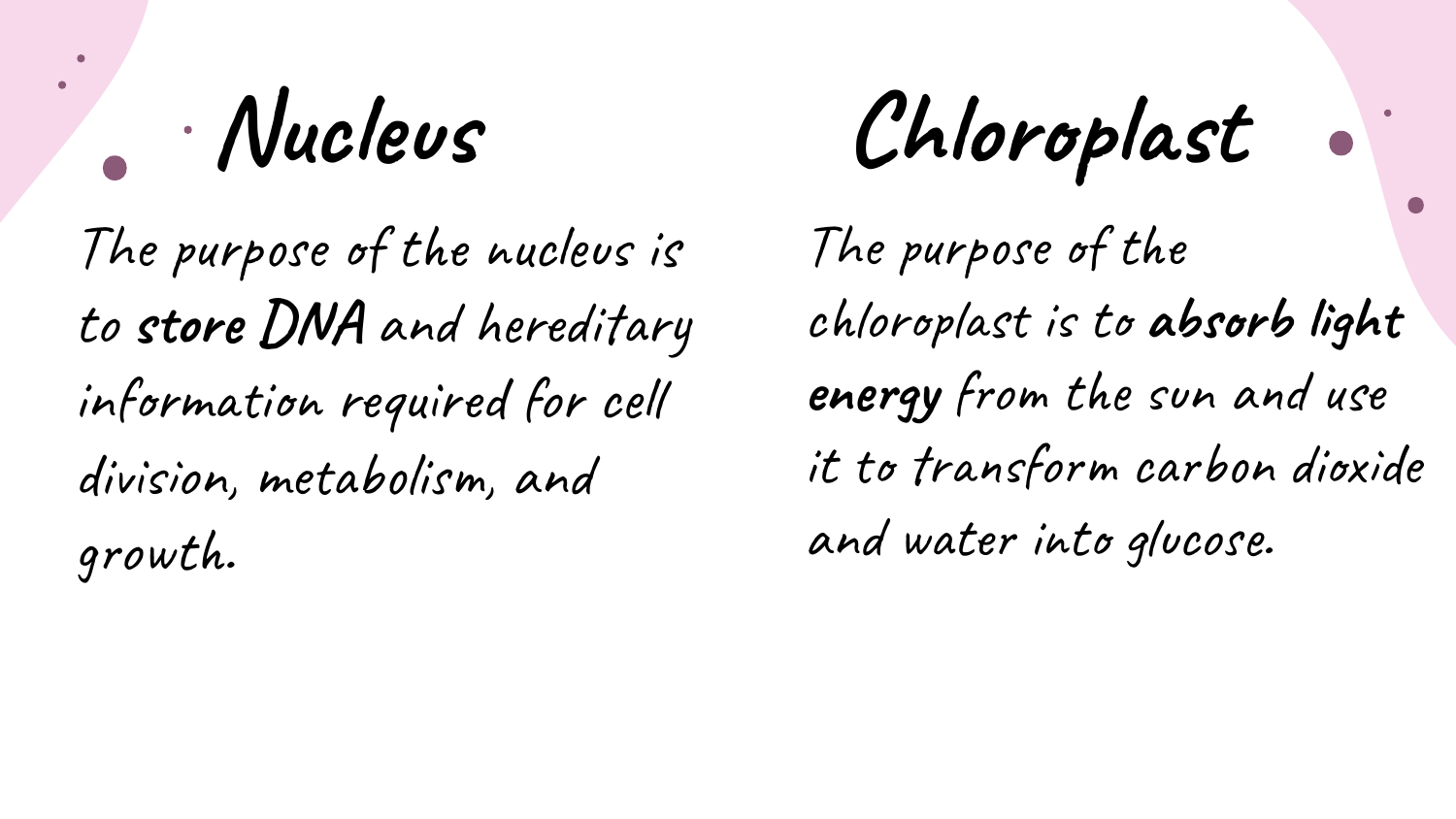The purpose of the central vacuole is to **store water** and maintain turgor pressure.

The purpose of the golgi apparatus is **distribute synthesized Central Vacuole Golgi Apparatus**

**macromolecules** to various

parts of the cell.

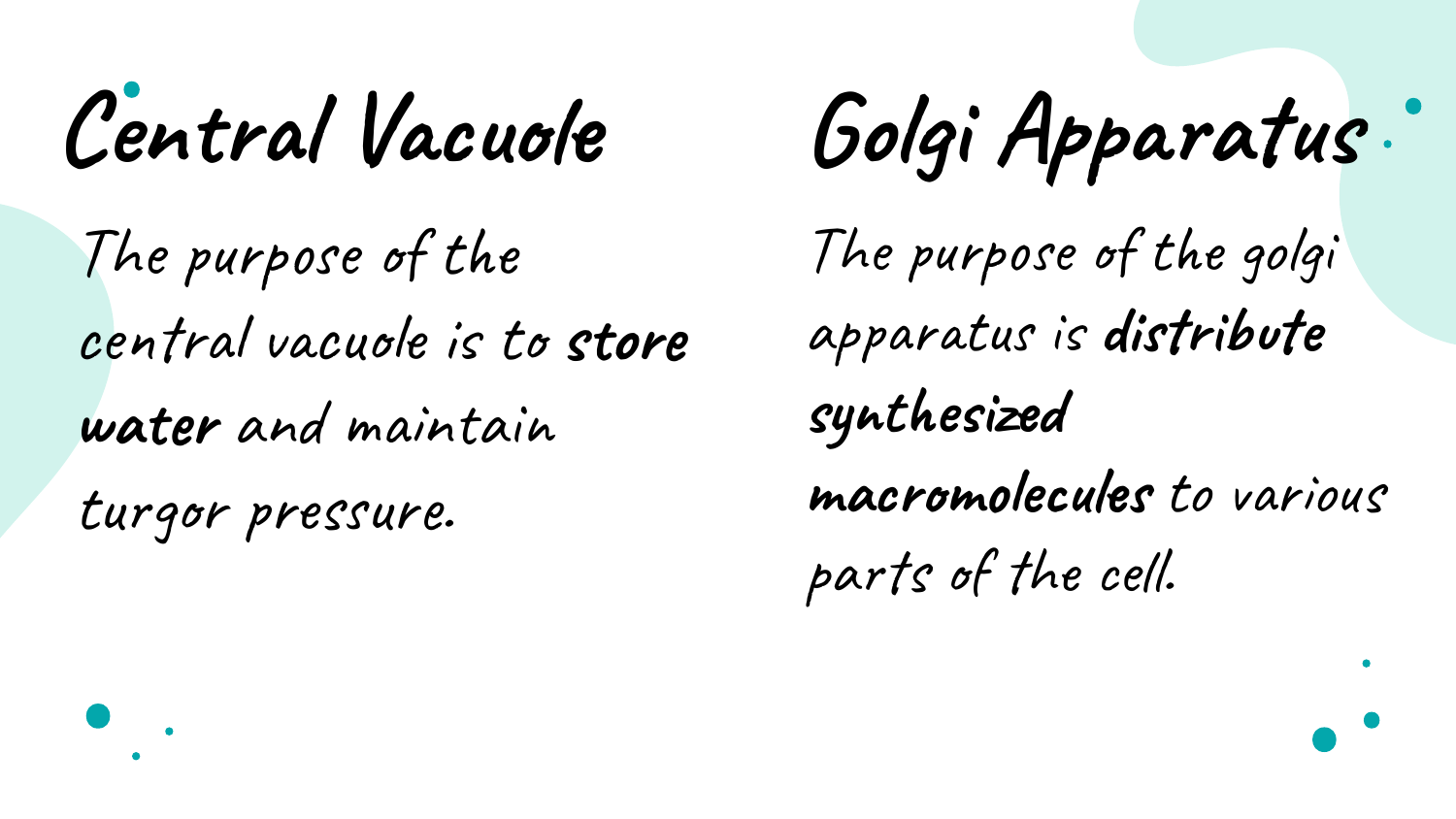#### **Ribosomes**

The purpose of the ribosomes are to **make proteins** for the cell.

**Mitochondria**

The purpose of the mitochondria is to **provide energy** by breaking down carbohydrate and sugar molecules.

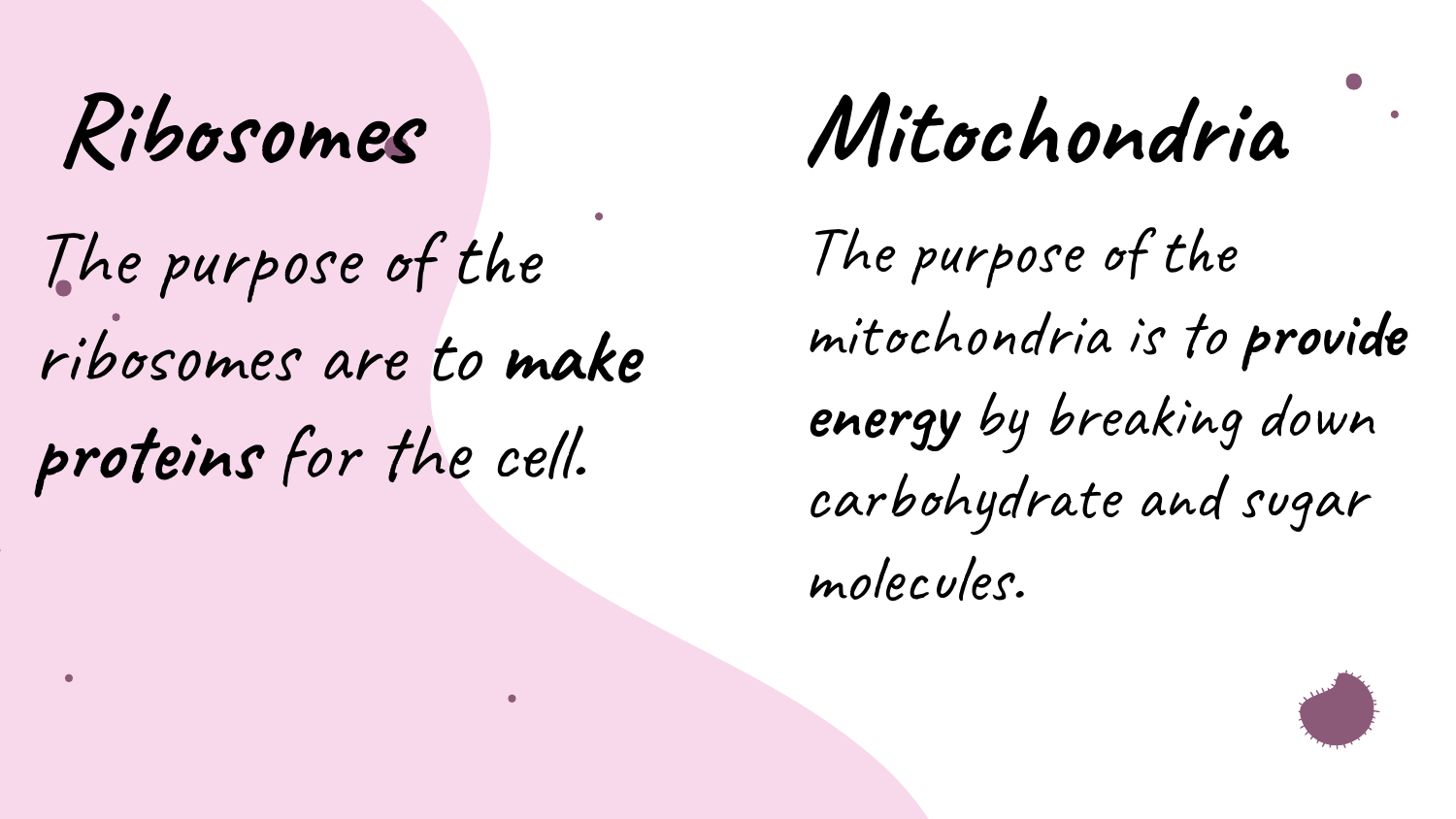The purpose of the lysosome is to **hold digestive enzymes** in an enclosed membrane.

**Lysosome Cytoplasm**

The purpose of the cytoplasm is to **hold internal components** of cells in place and **protect them** from damage.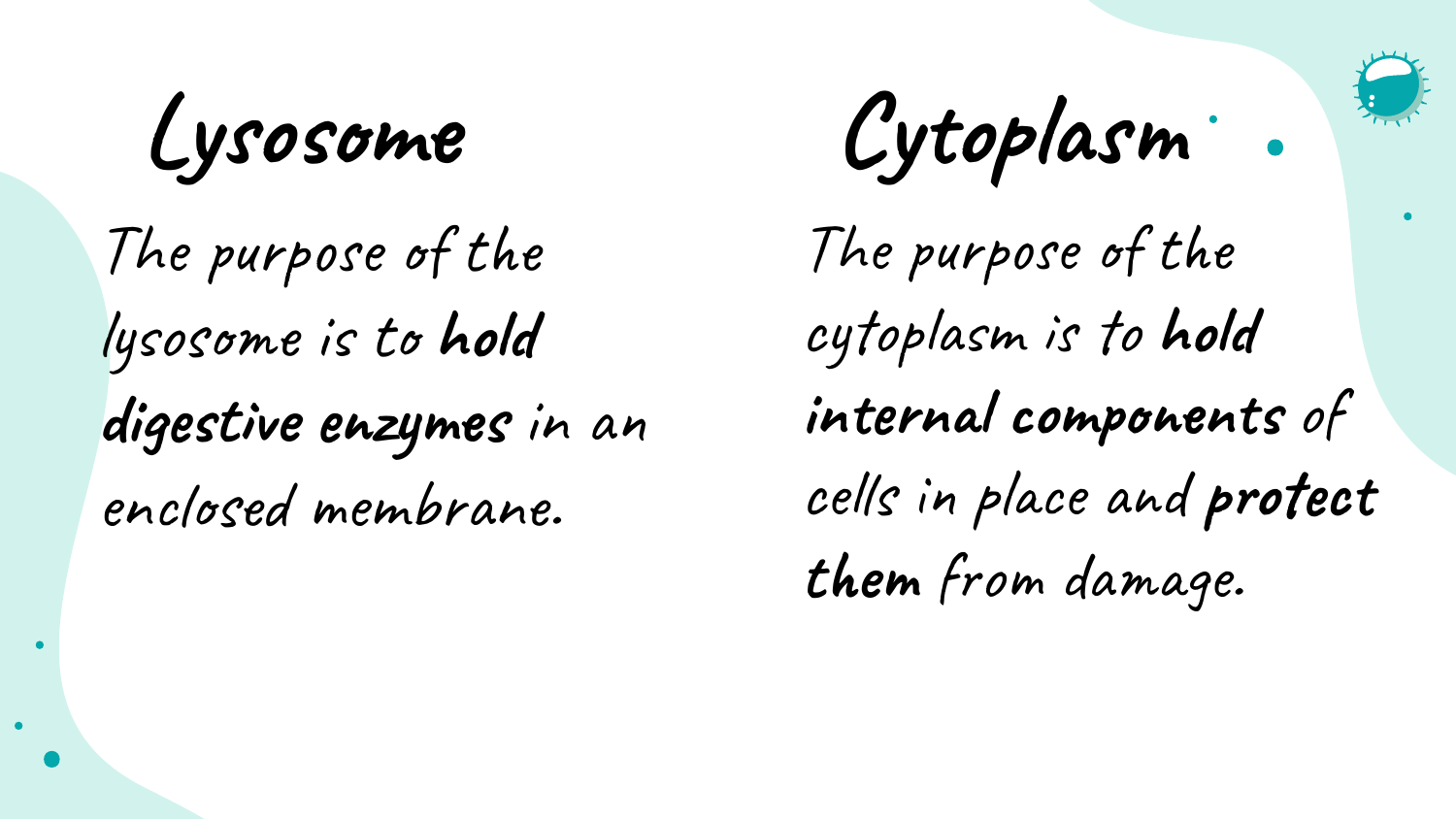Here is a link to flashcards about the plant cell organelles:

[https://quizlet.com/\\_8k2cn8?x=1jqt](https://quizlet.com/_8k2cn8?x=1jqt&i=xtpqz)

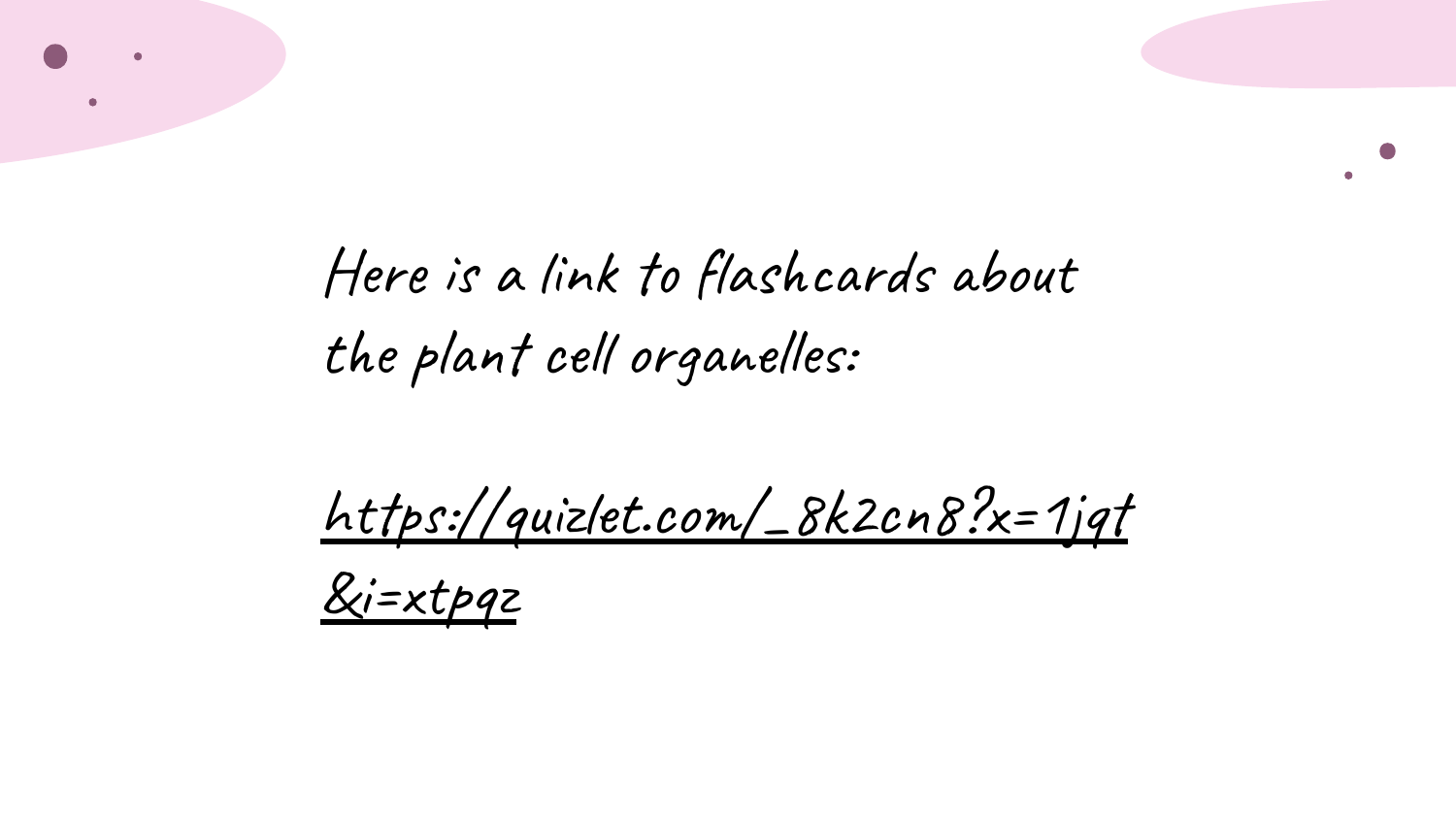# **Animal Cell Organelles**

Ô

**\*There are more organelles but we are going to stick with the most common ones.\***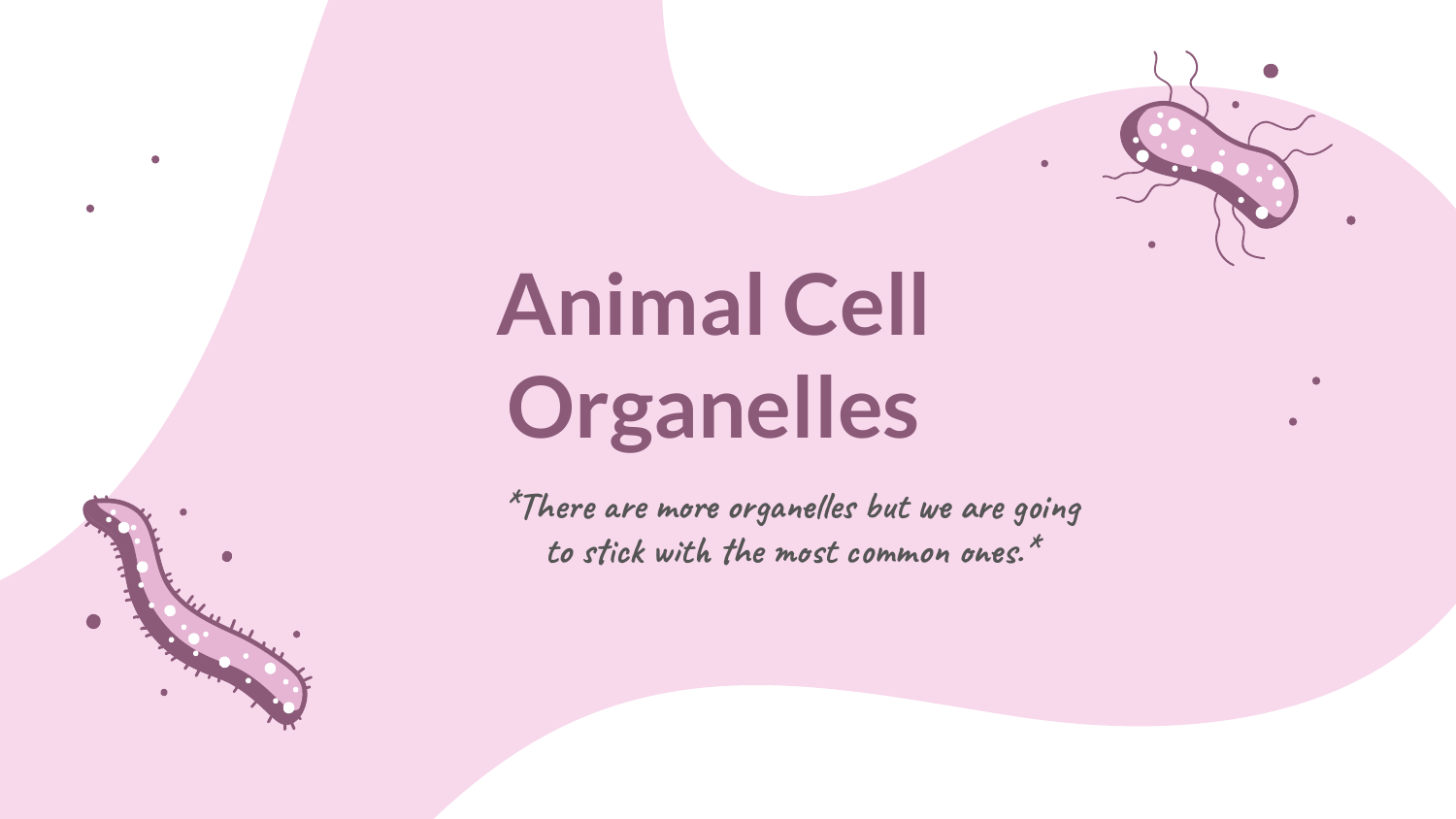The purpose of the cell membrane is to **protect the cell** from its surroundings. It also **controls the entry and exit** of nutrients and other microscopic entities into the cell. **Cell Membrane Nucleus**

The purpose of the nucleus is to **contain the DNA** and other genetic materials.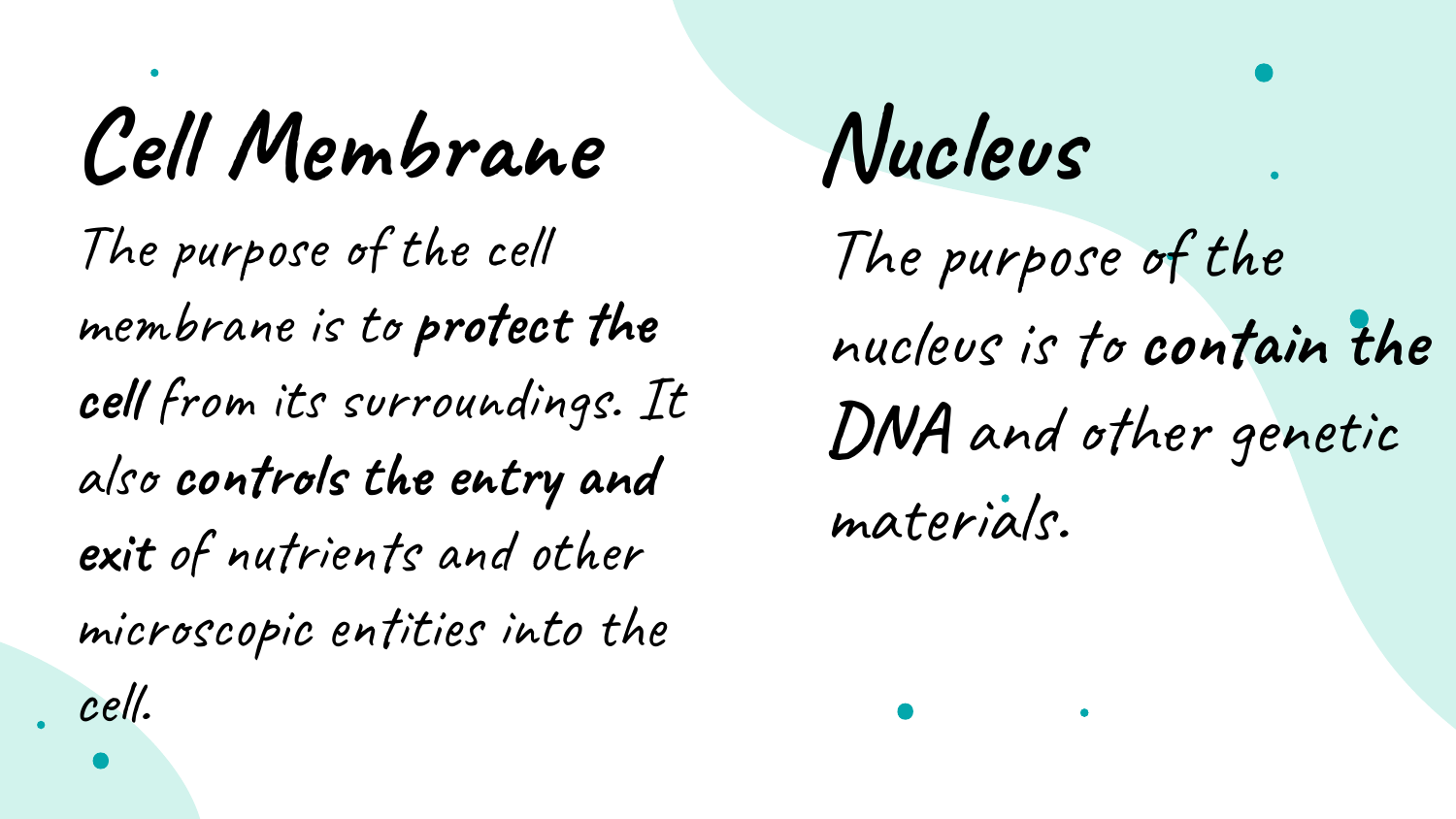**Centrosome Lysosome**

The purpose of the centrosome is to **produce the microtubules** and **organize** them.

The purpose of the lysosome is to **hold digestive enzymes** which help in digestion, excretion, and in the cell renewal process.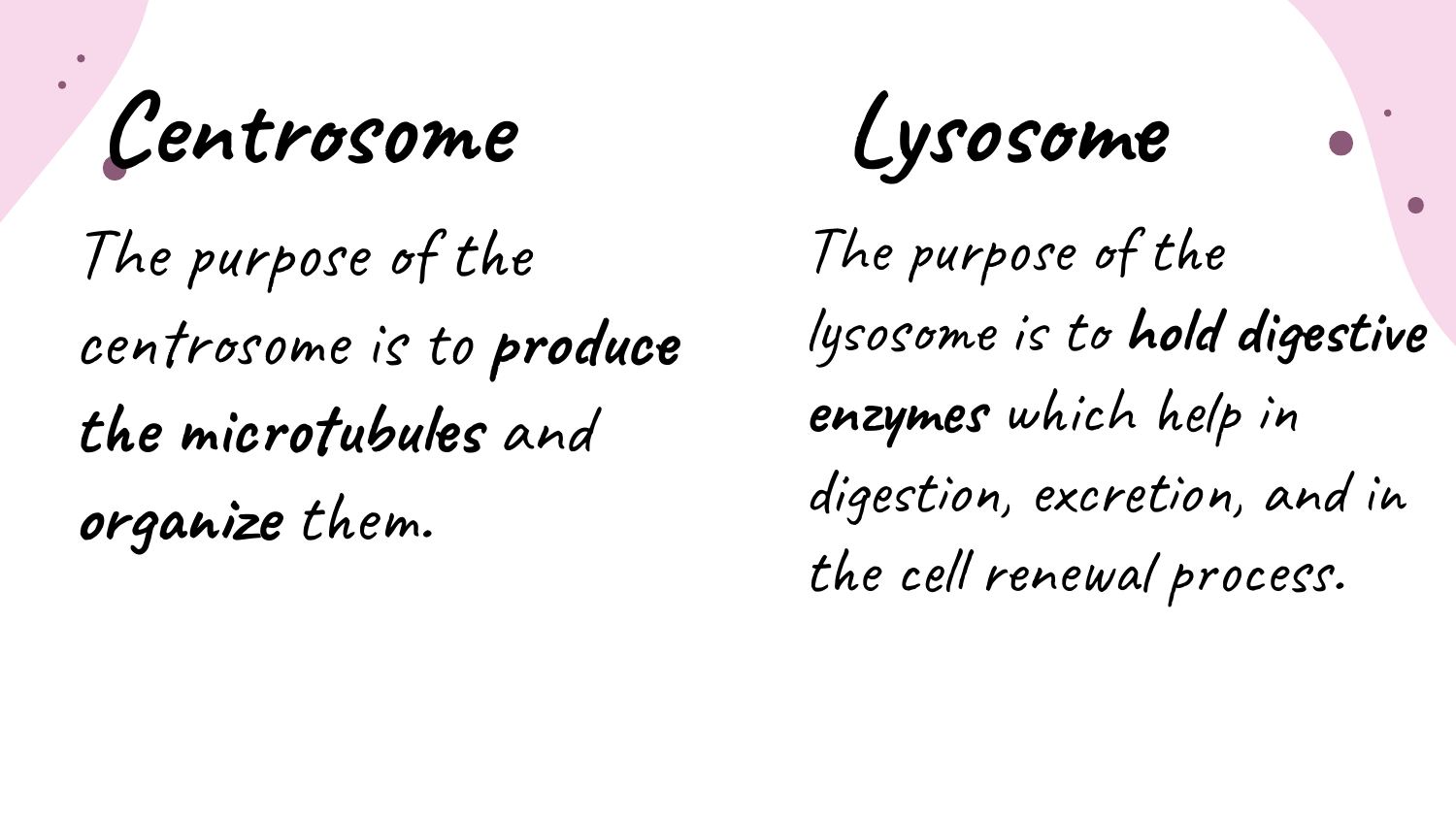The purpose of the cytoplasm is to **hold internal components** of cells in place and protect them from damage.

The purpose of the golgi apparatus is **manufacture, store, pack, and transport** the particles through the cell. **Cytoplasm Golgi Apparatus**

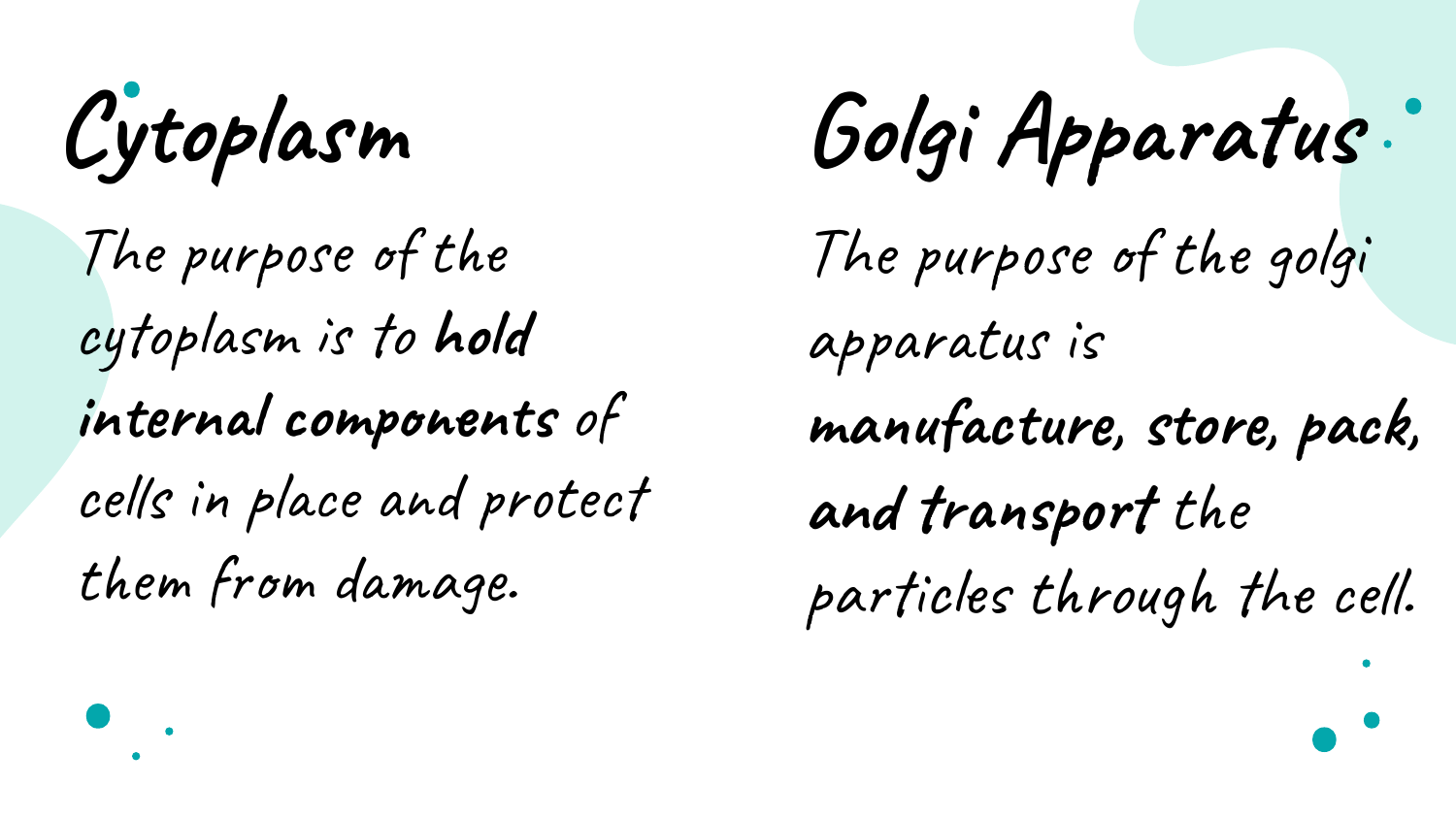#### **Mitochondria**

The purpose of the mitochondria is to **produce the energy**  necessary for survival and function.

# **Ribosomes**

The purpose of the ribosome is to **make protein**.

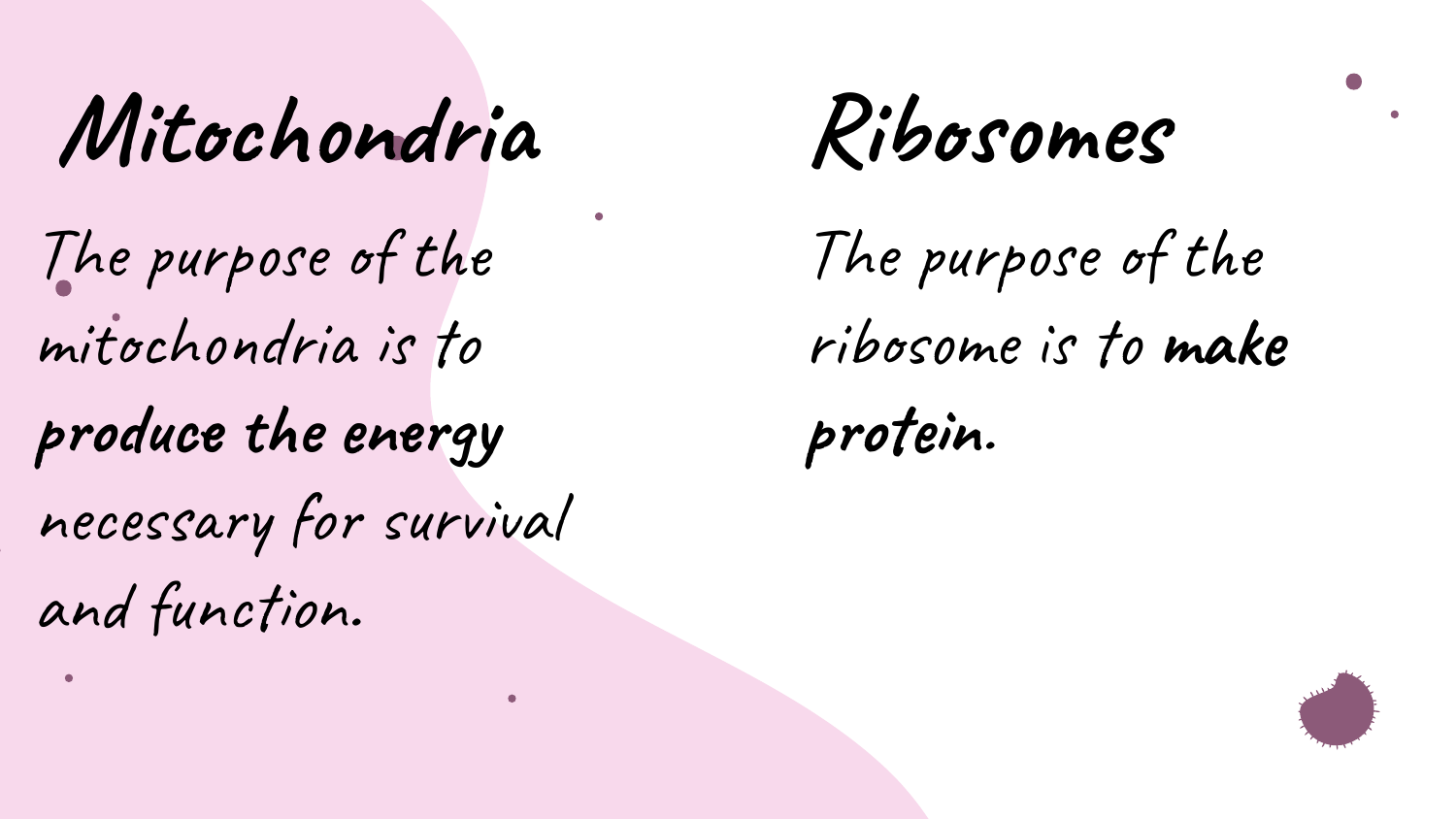**Endoplasmic Reticulum Vacuole**



The purpose of the endoplasmic reticulum is calcium **storage**, protein **synthesis**, and lipid **metabolism**.

The purpose of the vacuole is to maintain **shape** and **store water**, food, and wastes.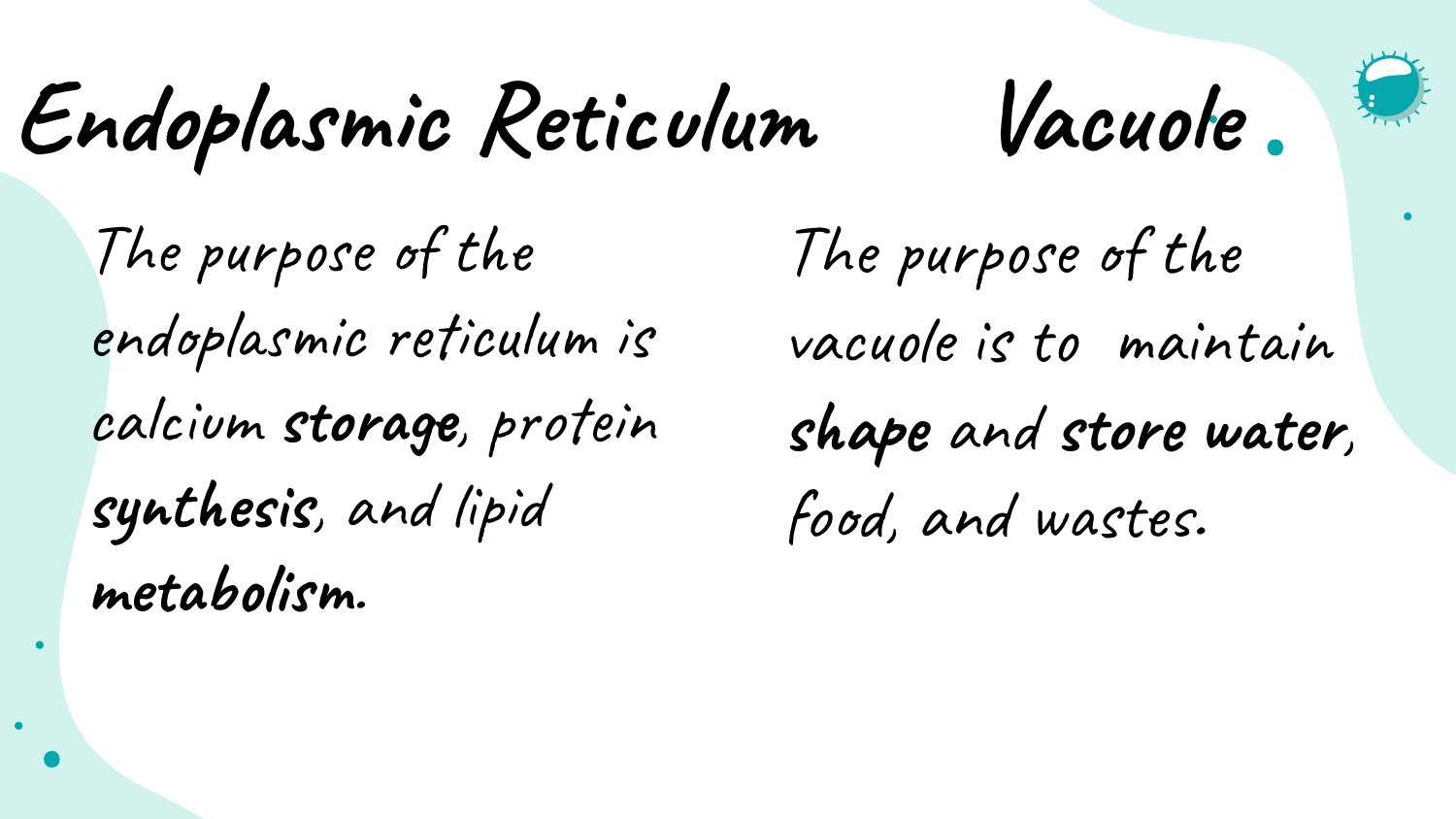

[https://quizlet.com/\\_8k3je0?x=1qqt](https://quizlet.com/_8k3je0?x=1qqt&i=xtpqz)

[&i=xtpqz](https://quizlet.com/_8k3je0?x=1qqt&i=xtpqz)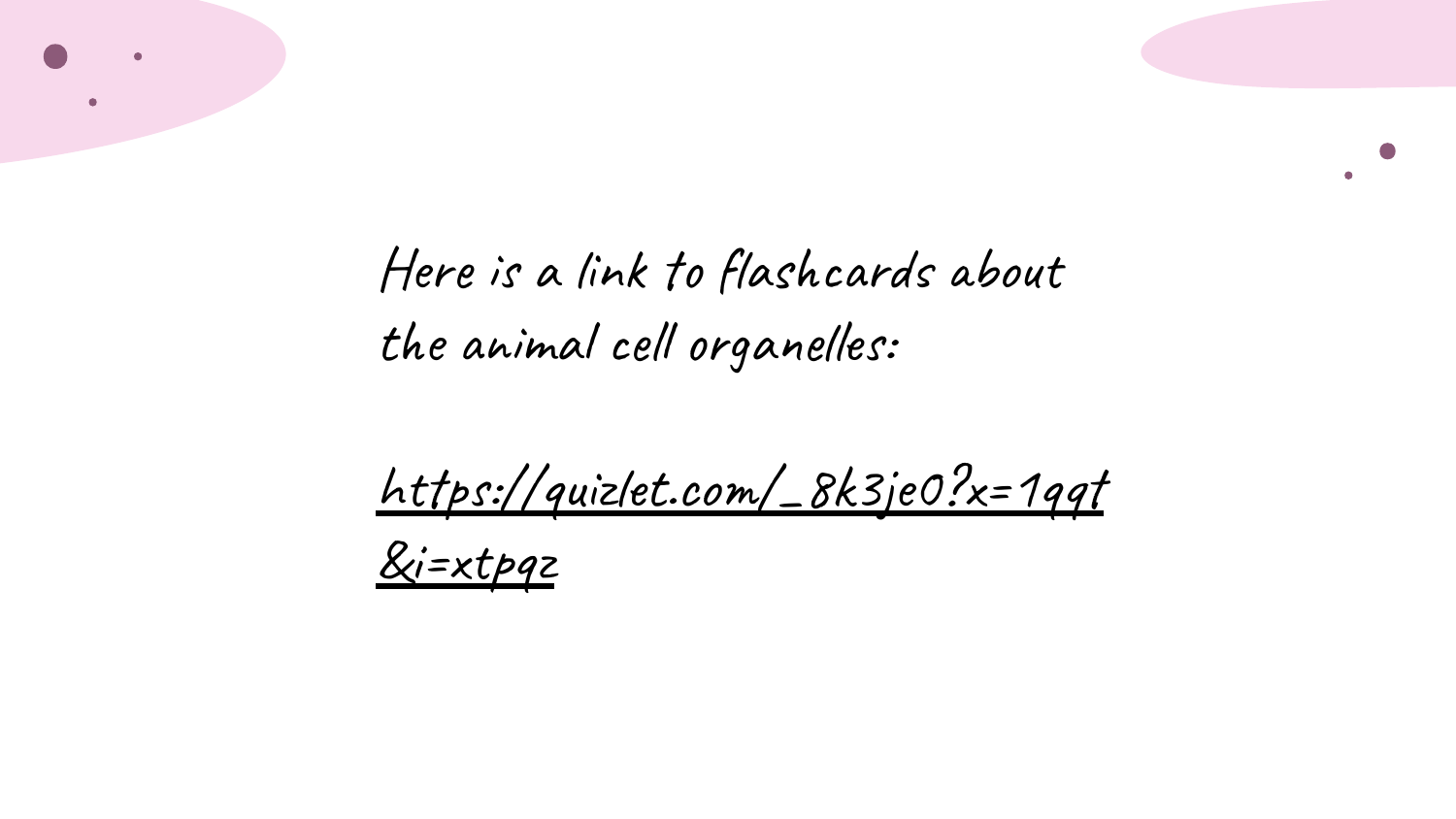